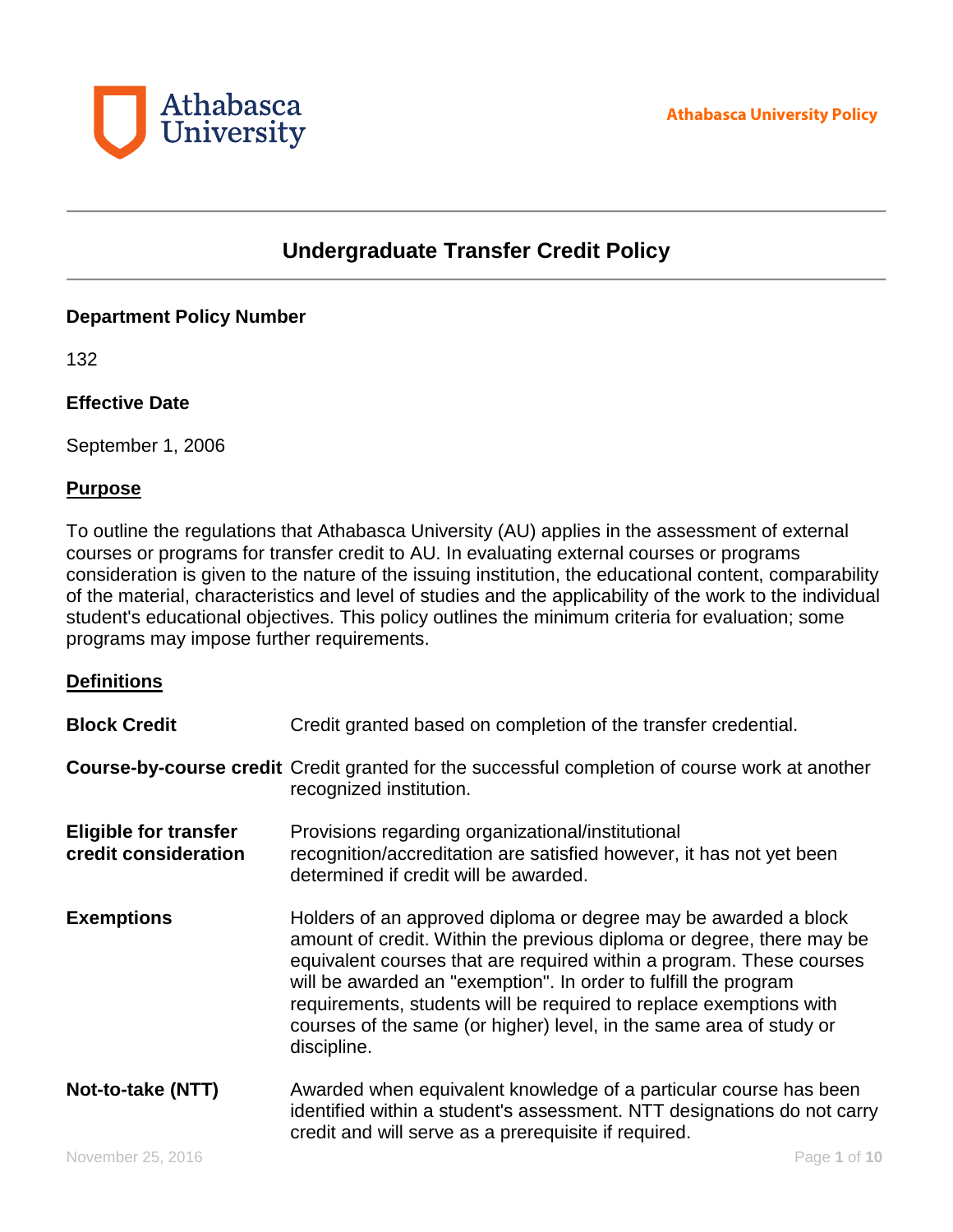| <b>Precedent setting</b><br>decisions | Course or block awards that have been approved by faculty, entered<br>into the database and are used as precedents for future requests. Not<br>all awards are precedent setting.                                                                                                                                                                                                                                     |
|---------------------------------------|----------------------------------------------------------------------------------------------------------------------------------------------------------------------------------------------------------------------------------------------------------------------------------------------------------------------------------------------------------------------------------------------------------------------|
| <b>Stale dating</b>                   | Some AU programs have a stale dating policy whereby a course or<br>program will not be accepted for credit if older than the stale date noted<br>for the program (regardless of the precedent setting articulation). For<br>example, if an articulation for a program completed in 1999 is<br>established, a student could not use that credential to an AU program in<br>2006 that had a five year stale date rule. |
| <b>Transfer credit</b>                | Credit awarded for the successful completion of post-secondary course<br>work completed at another recognized organization.                                                                                                                                                                                                                                                                                          |

## **Policy**

As a credit coordinating body, AU articulates programs and courses to facilitate student transfer. The regulations outlined in this policy help ensure a standardized approach to the evaluation of external learning and provide a number of avenues to degree completion at AU.

The evaluation of external curriculum is a detailed process and may involve more criteria than what is outlined in this policy. Each AU program assesses courses or programs according to the requirements of the student's current program. While it is recognized that the evaluation of course work is different than full programs, the regulations stipulated in this policy apply to both individual courses and complete programs.

# **Regulation**

- 1. Accreditation/Recognition To be eligible for transfer credit consideration, the external institution or organization must satisfy one of the following conditions:
	- 1.1 A Canadian institution that is a member of the Colleges and Institutes Canada or the Association of Universities and Colleges of Canada (AUCC).
	- 1.2 An Alberta-based institution/program approved by the Campus Alberta Quality Council.
	- 1.3 An institution from the United States of America (USA) that is a member of one of the following regional accrediting bodies:
		- Middle States Association of Colleges and Schools, Commission on Higher Education
		- Northwest Association of Schools, Colleges and Universities Commission on Colleges and Universities
		- North Central Association of Colleges and Schools, The Higher Learning **Commission**
		- New England Association of Schools and Colleges, Commission on Institutions of Higher Education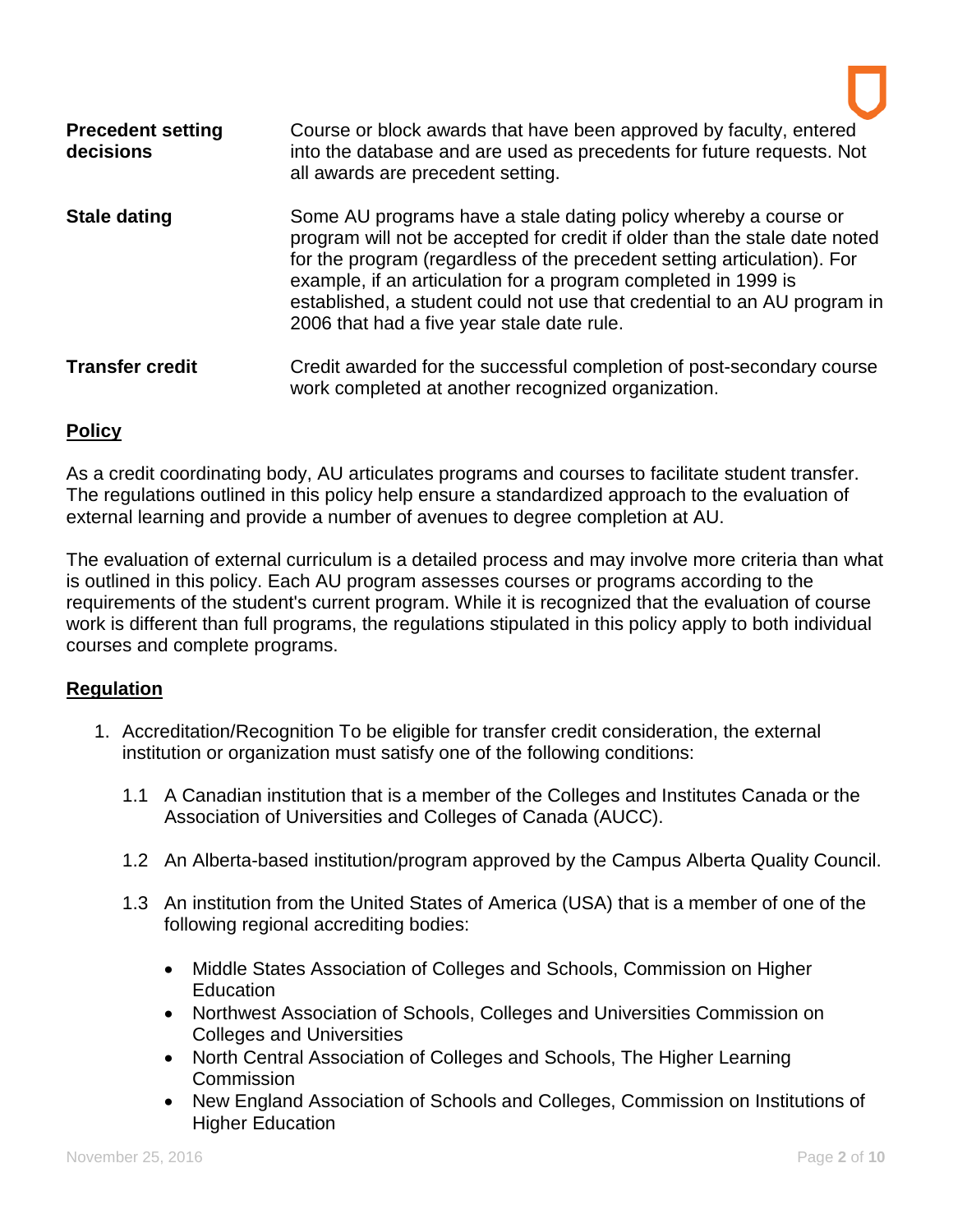- New England Association of Schools and Colleges, Commission on Technical and Career Institutions
- Southern Association of Colleges and Schools, Commission on Colleges
- Western Association of Schools and Colleges, Accrediting Commission for Community and Junior Colleges
- Western Association of Schools and Colleges, Accrediting Commission for Senior Colleges and Universities
- 1.4 Institutions outside of Canada or the USA must be approved by its home country's Ministry of Education (or equivalent) as determined by the AU Evaluations Unit or an approved credential evaluation service.
- 1.5 Regional or national licensing bodies (professional associations) that have been approved by the appropriate Program Council.
- 1.6 Public sector employers that have been approved by the appropriate Program Council.
- 1.7 Educational providers that have been approved to offer credentials in the Province of Alberta by Advanced Education and are listed in the ACAT Guide.
- 1.8 Courses or programs from unrecognized institutions that have been documented as transferable to another AUCC institution (only the course or program that transfers to the AUCC institution will be considered).
- 1.9 Organizations that have been approved by the Academic Planning, Policy, and Standards Committee (APPSC) through the AU Approval of Non-Collegiate Organization Policy. Such approval is program specific and unless specified by APPSC, applies to current and future students only.
- 2. Program/Course Transfer Credit Evaluation In the evaluation of a course or program, the following applies:
	- 2.1 All credit granted to a student is done on a program-specific basis. External institutions' programs are articulated to specific AU programs and individual student awards are based on the student's current program of study. If the course or program will not fit into the student's current degree regulations, no credit is granted.
	- 2.2 Transfer credit is not normally evaluated for students in the unclassified category, unless a provision is outlined in a collaborative agreement.
	- 2.3 Credit for courses completed via the challenge evaluation process at another institution will be eligible for transfer credit consideration.
	- 2.4 AU will not normally grant credit to any course that is offered on a non-credit basis at the home institution.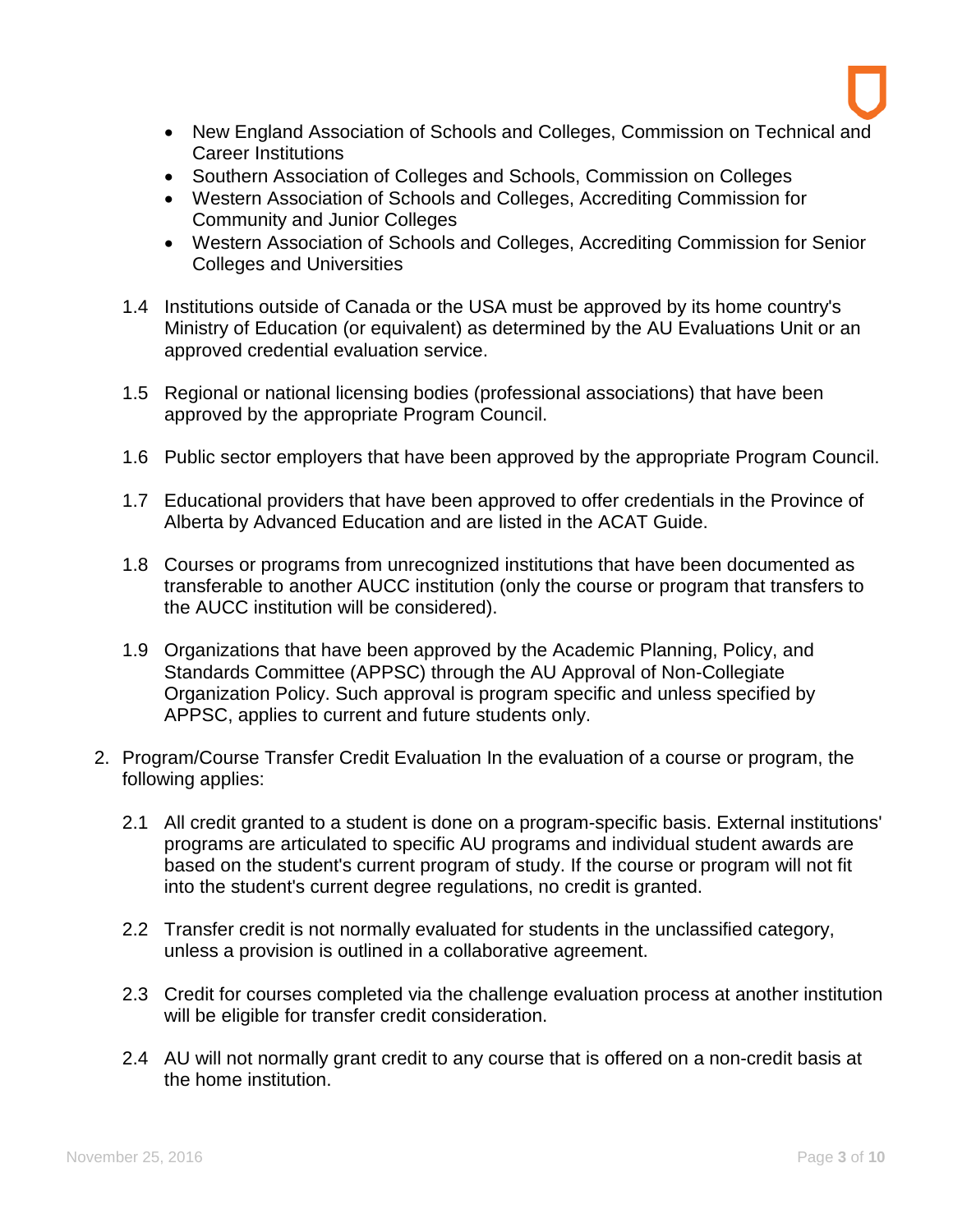- 2.5 Under no circumstances will AU grant more credit than what is earned at the home institution (assuming credit principles are the same as AU).
- 2.6 Generally, a year of full time study at a recognized institution will be considered the same as any other institution. No more than 30 credits will be granted for one academic year (eight months). Exceptions to this are those students who study for a third semester within one calendar year or who overload their course work.
- 2.7 The amount of credit awarded is based strictly on the credential, no additional credit is granted based on a prerequisite credential.
- 2.8 Credit from a completed undergraduate level credential may be transferred. Students who wish to "ladder" a certificate or diploma into a 3 or 4 year degree program will be eligible to transfer up to the entire contents of the credential if applicable. Students who wish to transfer courses that are used toward a completed undergraduate degree will be restricted according to the program requirements at AU (may be subject to second degree regulations etc.). Courses completed that were not used toward a degree (extra to degree, ETD) can be transferred beyond the second degree restriction (students are responsible to determine the ETD course work). This includes course work completed prior to a professional degree program and that did not contribute to the professional degree.
- 2.9 No credit will be granted for courses completed at the secondary school level (the equivalent in Alberta is considered to be the first 12 years of formal education beyond kindergarten). This includes overseas secondary school equivalents such as the UK system of "A", "O" and "AS" levels. It may be appropriate to award an exemption; however, the credit must be replaced as required. If the program permits, preparatory transfer credit can be granted. Studies must be at a university level for credit to be granted at the 200 (or higher) level. International Baccalaureate and Advanced Placement courses, while completed in secondary school, are at the post secondary level and can be transferred as articulation agreements stipulate.
- 2.10 Up to 18 graduate-level credits can be applied toward an undergraduate credential from incomplete graduate credentials only (if the credential has been completed, no credit will be awarded). AU will award 400 or higher level credit for graduate course work used toward an undergraduate credential. If graduate course work is used toward an undergraduate credential, it cannot then be used toward a graduate credential.
- 2.11 Courses or programs completed through Continuing Education (CE) will be considered for credit provided the CE department is within an institution that is a member of AUCC or Colleges and Institutes Canada. Courses or programs offered through CE of a recognized institution are reviewed by faculty. If the institution offers an equivalent course in their regular program the Evaluations Unit may grant credit.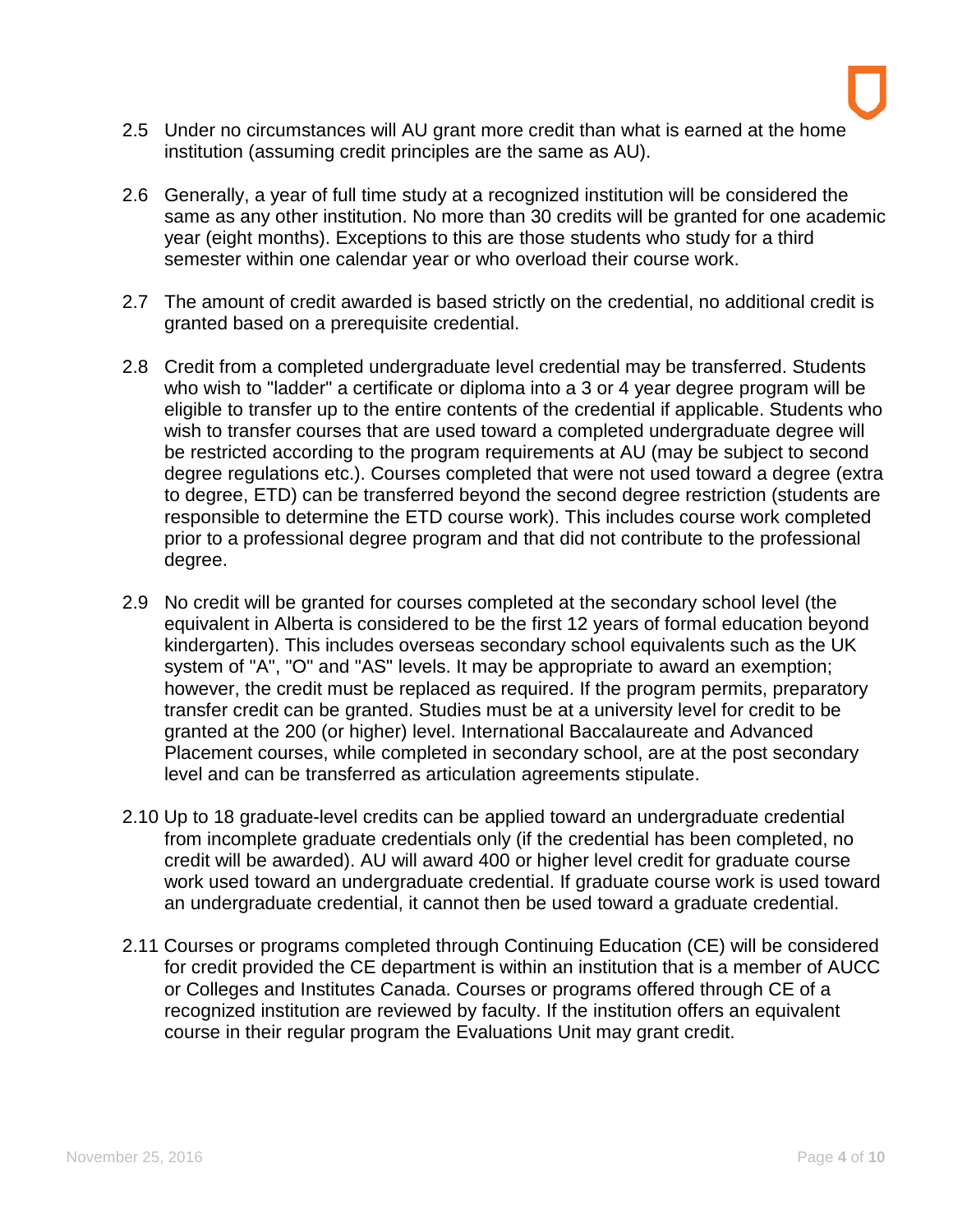

- 2.12 Depending on the program and the course, transfer credit may not be accepted if stale dated. Stale dating requirements will be noted in the AU calendar with the program's regulations. Factors such as the student's continued involvement in the field may waive this requirement.
- 2.13 The following information may be required to evaluate an external institution's course or program:
	- 2.13.1 Program Information
		- Program name as it appears on the transcript
		- List of courses (names and codes) that comprise the program
		- Instructor qualifications
		- Years the program has been offered in its current configuration
		- Statement of program objectives
		- Number of weeks to complete the program

2.13.2 Course Information (for each course in the program)

- Statement of course learning objectives and detailed course outline
- Name(s) of textbook(s)
- Instructor qualifications
- Evaluation method (type and weighting) including a description and explanation of assignments
- Pre or co-requisites
- Credit value
- Total number of hours of:
	- Lectures/classroom instruction
	- Lab work (if applicable)
	- Field placement/work experience (if applicable)

It may be possible for Faculty to review a request for transfer credit without having a complete package of information. Normally a full program and course outline will be provided unless otherwise indicated.

- 2.14 Credit for individual student assessments will be evaluated from source documents only (i.e., official transcripts sent directly from the issuing institution). AU will not transfer credit that appears as transferred credit from another institution.
- 2.15 No minimum grade is required for a course to be eligible for consideration of transfer credit, however the student must have passed and gained credit at the home institution. Note, some programs require more than a minimum grade for the course to be used toward an AU credential.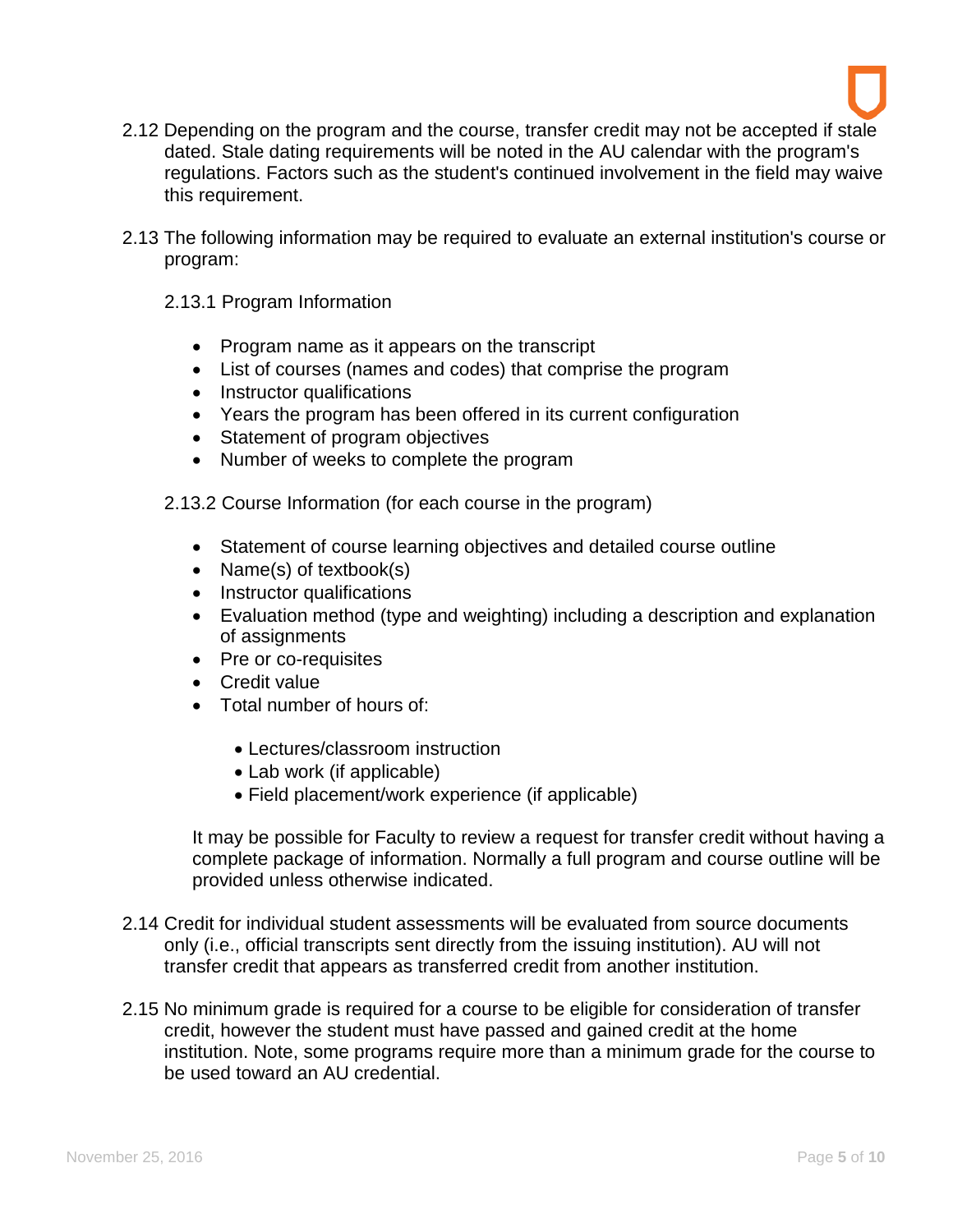- 2.16 If credit principles appear to represent values similar to AU, no further assessment will be done. A minimum of 45 hours of instruction is normally required for a three-credit equivalent; a minimum of 90 hours of lab time is required for a three-credit equivalent; and a minimum of 120 hours of practicum/field placement/work experience is required for a three-credit equivalent. Note that for every hour of classroom instruction, an additional outside two to three hours of study are assumed. This is based on a traditional 13 week instructional period coupled with a two week exam period, representing 120 hours of instruction and self-study.
- 2.17 Courses offered in the USA quarter system will be converted to credits as follows: To earn three AU credits, students must have completed four quarter hour credits. It may not be possible to grant credits if the student has not completed more than one course in a single subject area. One quarter-credit also equals 0.667 semester credits.
- 2.18 Courses offered in the unit system will be converted to credits by multiplying by two (primarily at the University of Victoria and formerly at North Island College, BC).
- 2.19 Credit must be earned over a period of time that permits outside study (i.e., for every hour of classroom instruction an additional outside two to three hours of study are assumed). It is not possible to grant credit for courses offered strictly over a one week period even though the classroom hours may be sufficient unless there is evidence of extra work required prior to or after completion of the course.
- 2.20 Course instructors must have the appropriate qualifications. Generally, a minimum of a Masters degree in the appropriate discipline is required. For individual student awards, normally no investigation into instructor qualifications is conducted.
- 2.21 Students who present transcripts from outside of Canada or the USA must have their transcripts evaluated by the International Qualification Assessment Service (IQAS) or other approved credential evaluation service (students must request a detailed/comprehensive assessment). A copy of the original transcript (photocopy is acceptable) must also be provided to AU.
- 2.22 No ENGL credit will be granted for those students who have studied the English language in a country where English is not the official language. This would be considered English as a second language (ESL) study. Credit is possible where the studies are of English literature or are clearly not ESL study.
- 2.23 Doctrinal based course work will not be eligible for AU transfer credit.
- 3. Transfer Credit Assignments After the evaluation, the following regulations surround the granting AU transfer credit:
	- 3.1 Assigned credit may be granted when the transfer course matches an AU equivalent at a minimum of 60% content, completed at the university level (for awards at the 200 or greater level) and is noted as a specific AU course equivalent (ENGL 255 for example). Unassigned credit may be granted in cases where the course to be transferred is less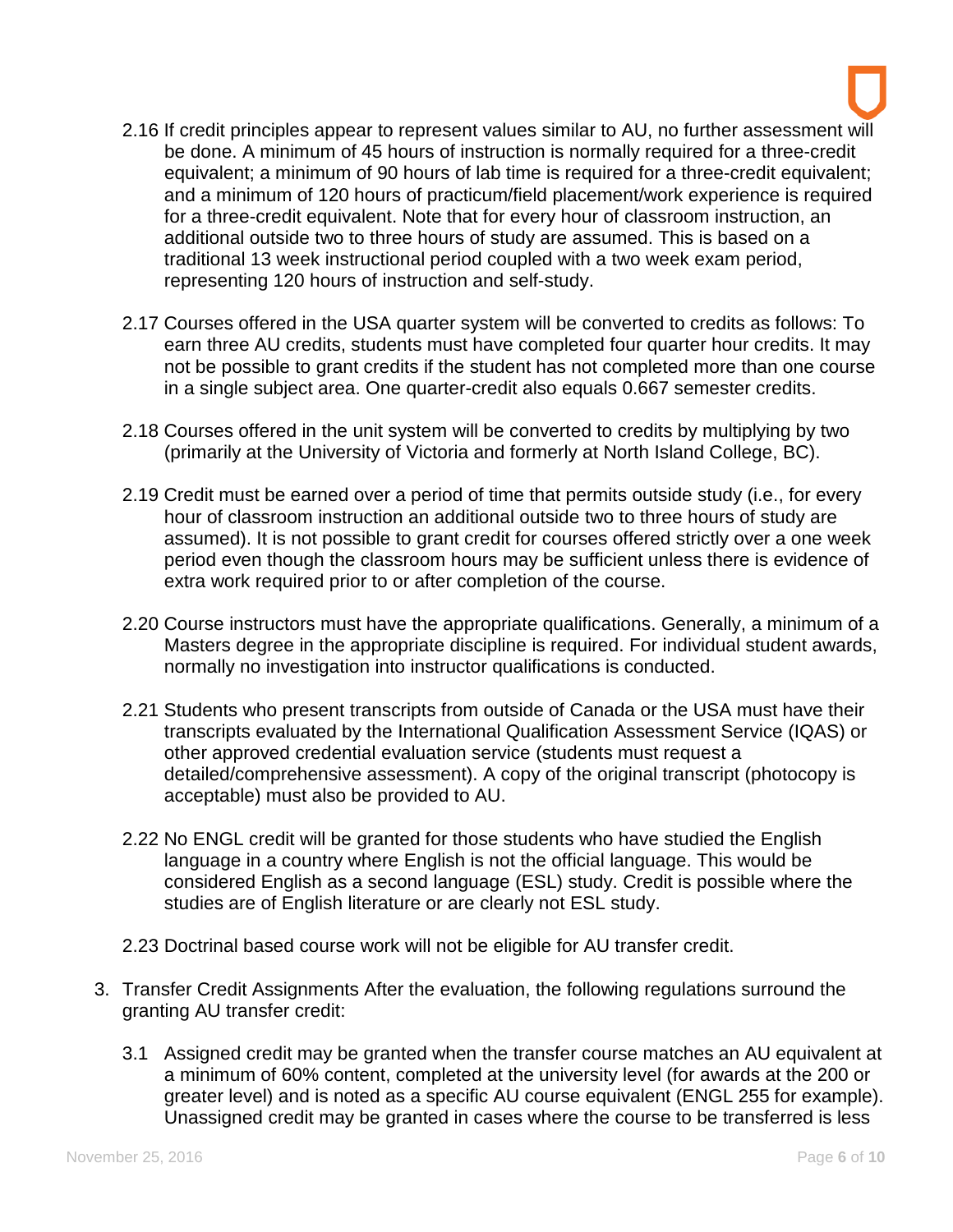than a 60% AU course content match or in cases where AU does not offer an equivalent course. Unassigned credit can be at the discipline level (e.g., HIST 2XX) or at the area level (e.g., HUMN 2XX or MATH 3XX) and stipulates the year level.

3.2 The Evaluations Unit or AU faculty are responsible for granting credit. The Evaluations Unit normally assigned individual non-precedent setting student credit for courses/programs and in certain areas the Evaluations Unit will seek clarification from faculty. The appropriate Centre Chair must also approve all precedent setting course by course faculty reviews.

Precedent setting block reviews are approved first by the appropriate Program Director and secondary sign off is required by the appropriate Centre Chair. For programs housed in the Faculty of Business, the Program Director first approves the block awards and the program is then approved by the Director of the Faculty of Business.

In the case of the Bachelor of Professional Arts programs, block reviews are approved by the Program Coordinator and secondarily by the Centre Chair (although if the Program Coordinator is also the Centre Chair, then the Director of Arts and Science will provide the secondary sign off).

- 3.3 Only faculty reviewed courses/programs will become established precedents. All reviews completed by the Evaluations Unit will be on an individual student basis only. All courses currently offered by ACAT institutions in Alberta will be sent to faculty to ensure inclusion in the ACAT Guide.
- 3.4 AU course coordinators are responsible for determining precedent setting transfer credit awards that fall within their area. The Assistant Registrar, Admissions will review evaluations from subject areas outside of AU's course offerings.
- 3.5 Credit is awarded on a block or course-by-course basis. Block credit is granted for completed credentials only and to a specific AU program. This credit is awarded as recognition of the total skill set and knowledge that is obtained through the completion of the diploma or certificate and is not based on a direct course-by-course correspondence. The total value of the course-by-course credit must not exceed the block credit for the same program.
- 3.6 Transfer credit evaluation normally reflects the subject area designated at the home institution. Some broad categories are available for use in cases where AU does not have an equivalent or for broader scope areas such as applied studies.
- 3.7 The discipline used to award credit is not required to be a discipline offered by AU.
- 3.8 Minimum value of transferred credit is three (or multiples of three). AU will not grant one or two credit values for transfer credit. Credit values of four are granted for nursing course work only.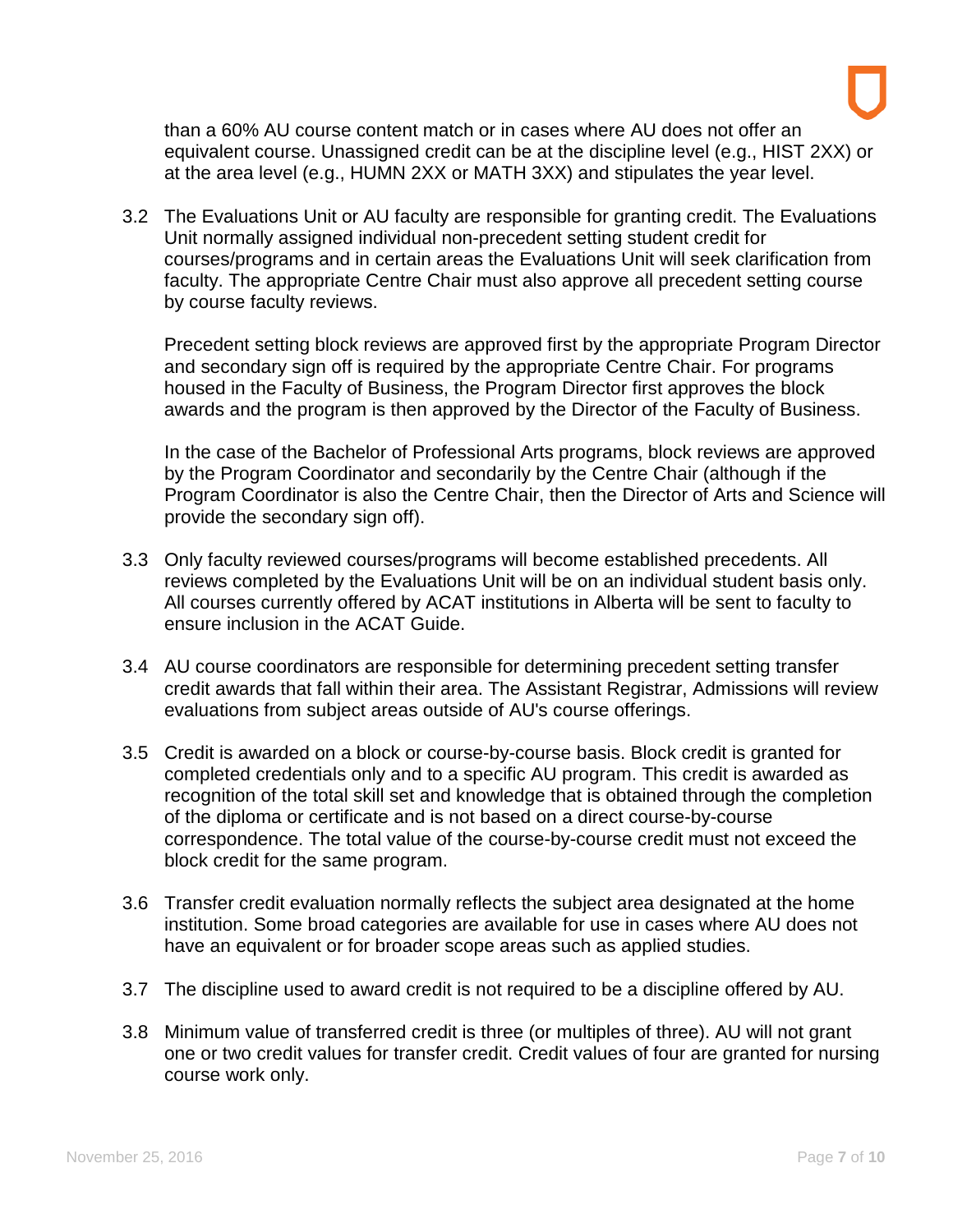- 3.9 Students will be granted a "not to take" (NTT) designation for an AU-equivalent course that is contained within a completed transfer credential but is not required for completion of the AU credential. NTT designations do not carry credit. Exemptions are granted for courses contained in a completed transfer credential (block transfer) that are equivalent to courses required in the AU credential. Exemptions do not carry credit; the credit value must be replaced with a course at the same or higher level as well some programs may require the same course area of study as defined by AU.
- 3.10 A student's transfer credit evaluation will be considered permanent as long as the student remains in the same credential and the student maintains an active status. Where updates in evaluation produce an assessment that is to the student's benefit, the student's evaluation will be revised accordingly upon a request from the student or a request for a change in program or calendar year.
- 3.11 Credit may be denied if any of the principles contained within this policy are not met. Students must be supplied with the rationale for a denial.
- 3.12 Faculty have full purview regarding the granting of the course or block award based on principles contained in this policy; however, the maximum credit allowable is vetted by the Office of the Registrar. In cases of disagreement on the credit award, the Registrar or designate has final authority for transfer credit.
- 4. Pan-Canadian Protocol on the Transferability of Learning The Pan-Canadian Protocol developed by the Council of Ministers of Education, Canada (CMEC) stipulates that any first- or second-year course completed at a recognized Canadian post-secondary, provided it fits into a student's program of study and meets university level learning requirements, will be recognized for transfer. All Alberta Universities are signatories to this agreement.
- 5. Prior Learning and Recognition (PLAR) Credit
	- 5.1 For students who attend a Campus Canada partner institution, AU will transfer PLAR credit as applicable and as per agreement. For students who receive assigned (or unassigned) course-based PLAR, AU will transfer that course if applicable.
	- 5.2 For students who wish to transfer general program based PLAR credit a new evaluation and PLAR fee may be required. If PLAR credit is contained in a completed credential and that credential is transferable, AU will not "unpack" or re-evaluate the PLAR credit.
- 6. Provincial Transfer Guides A number of Canadian provinces have produced course/program transfer guides. In Alberta, the Alberta Council of Admissions and Transfer (ACAT) guide will be the main reference for transfer agreements for courses or programs completed in Alberta and will dictate credit awards. The Guide produced the year the student completed the course will be used to determine the credit award, however, Guides from up to two years earlier or later may be consulted. Guides produced by other provinces are generally used to ensure College courses are transferable to that province's universities.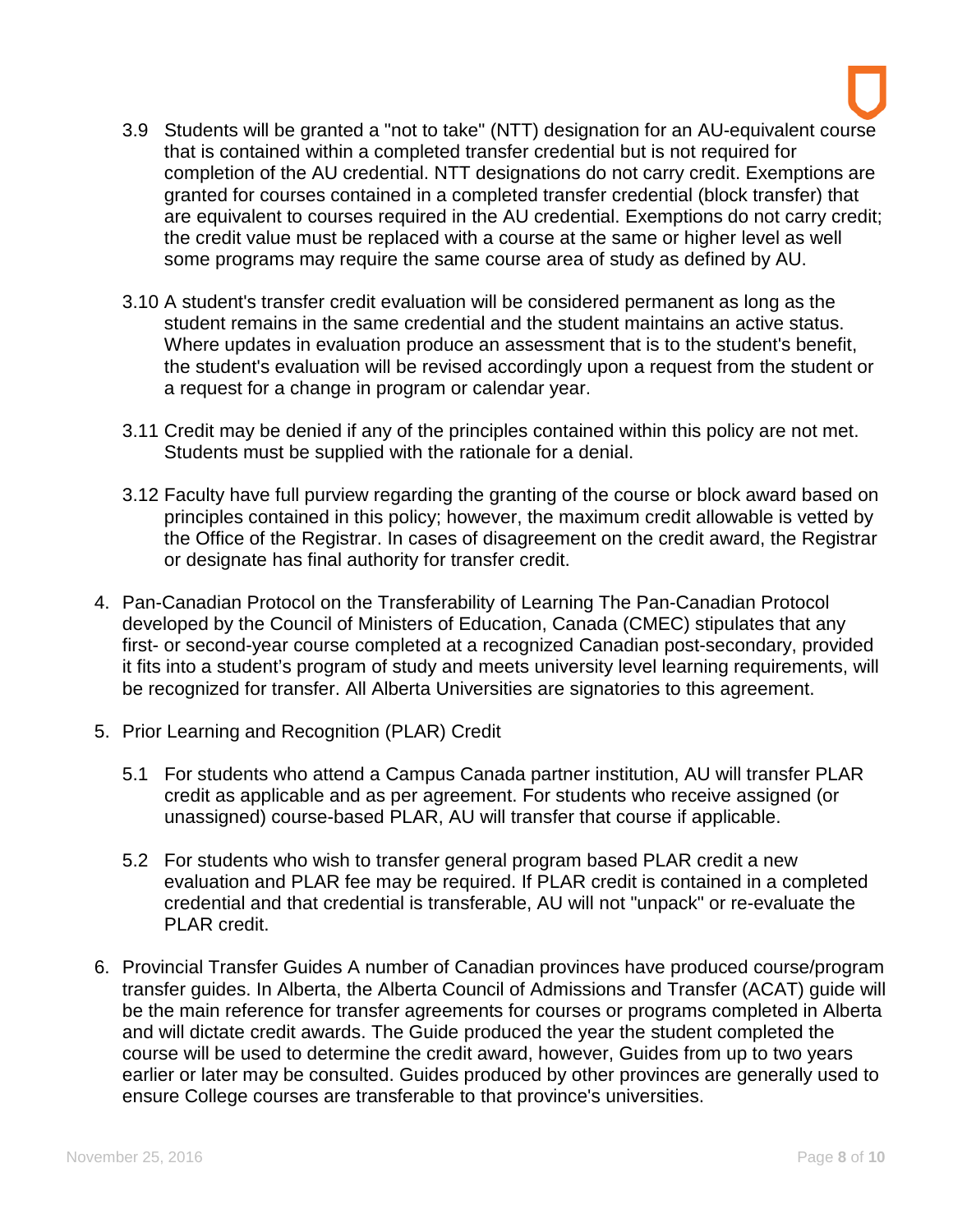- 7. Record Keeping The Office of the Registrar maintains records of all precedent-setting transfer credit awarded and ensures that these principles are applied and added to the transfer credit database. Articulations with other institutions should be vetted through the Articulations Unit in the Office of the Registrar to ensure the credit granted will meet program regulations and these principles.
	- 7.1 All reviews completed by faculty are entered onto the database for use as precedents. The date the course or program was completed/evaluated is recorded and future requests that are granted according to this precedent should consider this date. Evaluation will also consider the individual student's case against the precedent, the number of years that has elapsed since the precedent was established, the nature of the program (computer programs will change more rapidly than communications programs for example) and generally compare the courses or credentials to ensure appropriate credit awards.
	- 7.2 Any assessments for transfer credit done outside the Office of the Registrar will be regarded as informal.

## **Procedure**

- 1. Upon receipt of official transcripts, students in credential programs may, upon request, have their previous course work evaluated prior to starting any AU courses or after completion of six AU credits and by paying the associated fee, if applicable. Students will receive a written notification of their evaluation from the Evaluations Unit that will outline the transfer credit awarded.
- 2. For full program articulations requested by external institutions, notification outlining the credit granted will be sent to the external institution from the Articulations Unit. This information will be recorded in the database and will serve as precedent.
- 3. The Office of the Registrar will forward requests for transfer credit evaluation to faculty in cases where a student's course work is unable to be determined by the Evaluations Unit and in all cases of a precedent-setting, full program articulation.
- 4. Faculty will review the educational content and instructor qualifications. The Office of the Registrar will ensure all other criteria required by this policy are met.
- 5. A student may appeal a transfer credit decision by following the directions outlined in the Student Academic Appeals Policy.

## **Related References, Policies, and Procedures**

[Alberta Council on Admissions and Transfer](http://alis.alberta.ca/ps/tsp/transferalberta.html) [General Guiding Principles for Good Practice in the Assessment of Foreign Credentials](http://www.cicic.ca/502/good-practice.canada)

Provincial Assessment Committee, Canada, April 1998